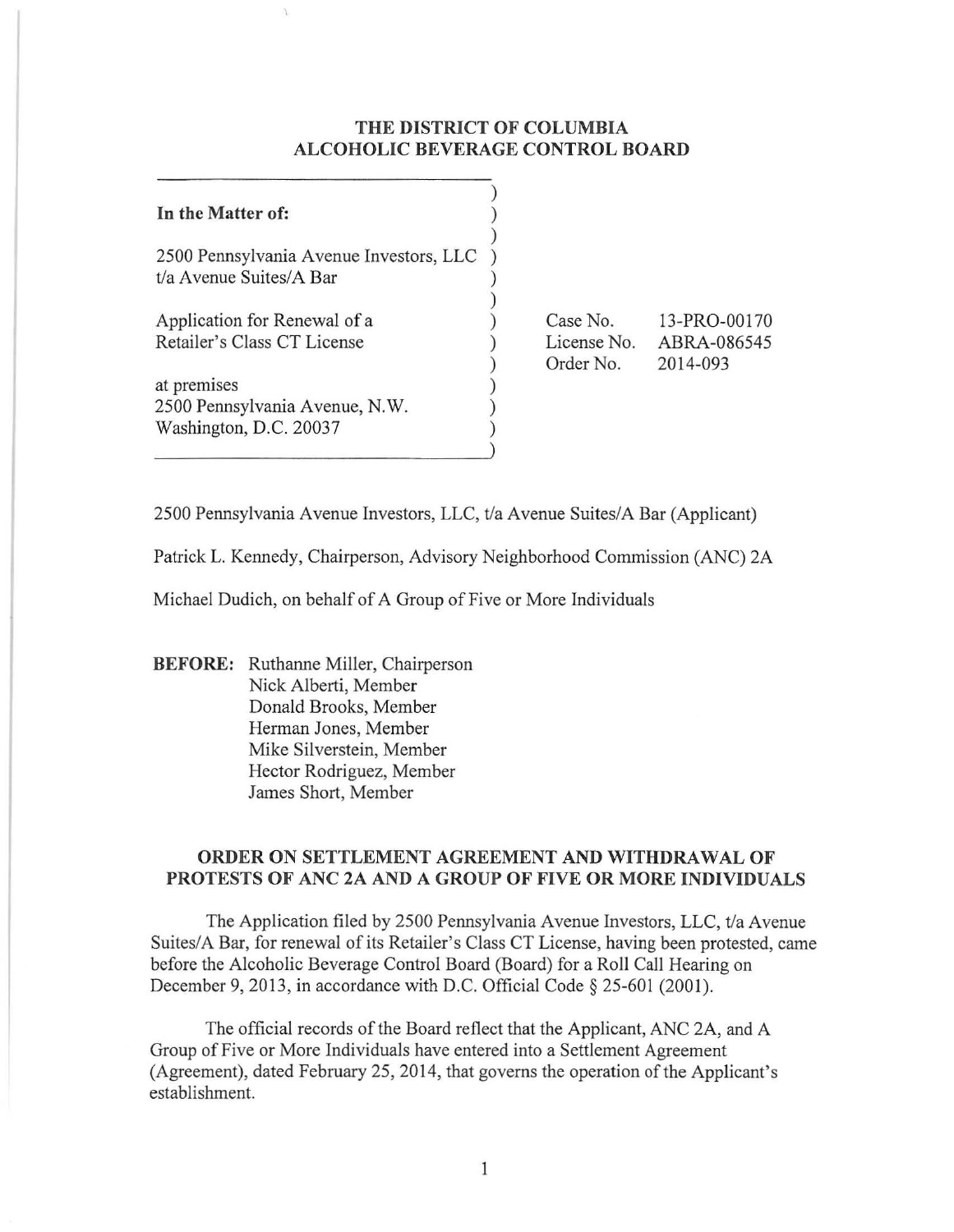2500 Pennsylvania Avenue Investors, LLC t/a Avenue Suites/A Bar Case No. 13-PRO-00170 License No. ABRA-086545 Page 2

The Agreement has been reduced to writing and has been properly executed and filed with the Board. The Applicant; Chairperson Patrick L. Kennedy, on behalf of ANC 2A; and Michael Dudich, on behalf of the Group of Five or More Individuals, are signatories to the Agreement.

This Agreement constitutes a withdrawal of the Protests filed by ANC 2A and the Group of Five or More Individuals.

Accordingly, it is this  $12<sup>th</sup>$  day of March, 2014, ORDERED that:

- 1. The Application filed by 2500 Pennsylvania Avenue Investors, LLC, t/a Avenue Suites/A Bar, for renewal of its Retailer's Class CT License, located at 2500 Pennsylvania Avenue, N.W., Washington, D.C., is GRANTED;
- 2. The Protests of ANC 2A and the Group of Five or More Individuals in this matter are hereby WITHDRAWN;
- 3. The above-referenced Settlement Agreement submitted by the parties to govern the operations of the Applicant's establishment is APPROVED and INCORPORATED as part of this Order; and
- 4. Copies of this Order shall be sent to the Applicant, ANC 2A, and Michael Dudich, on behalf of the Group of Five or More Individuals.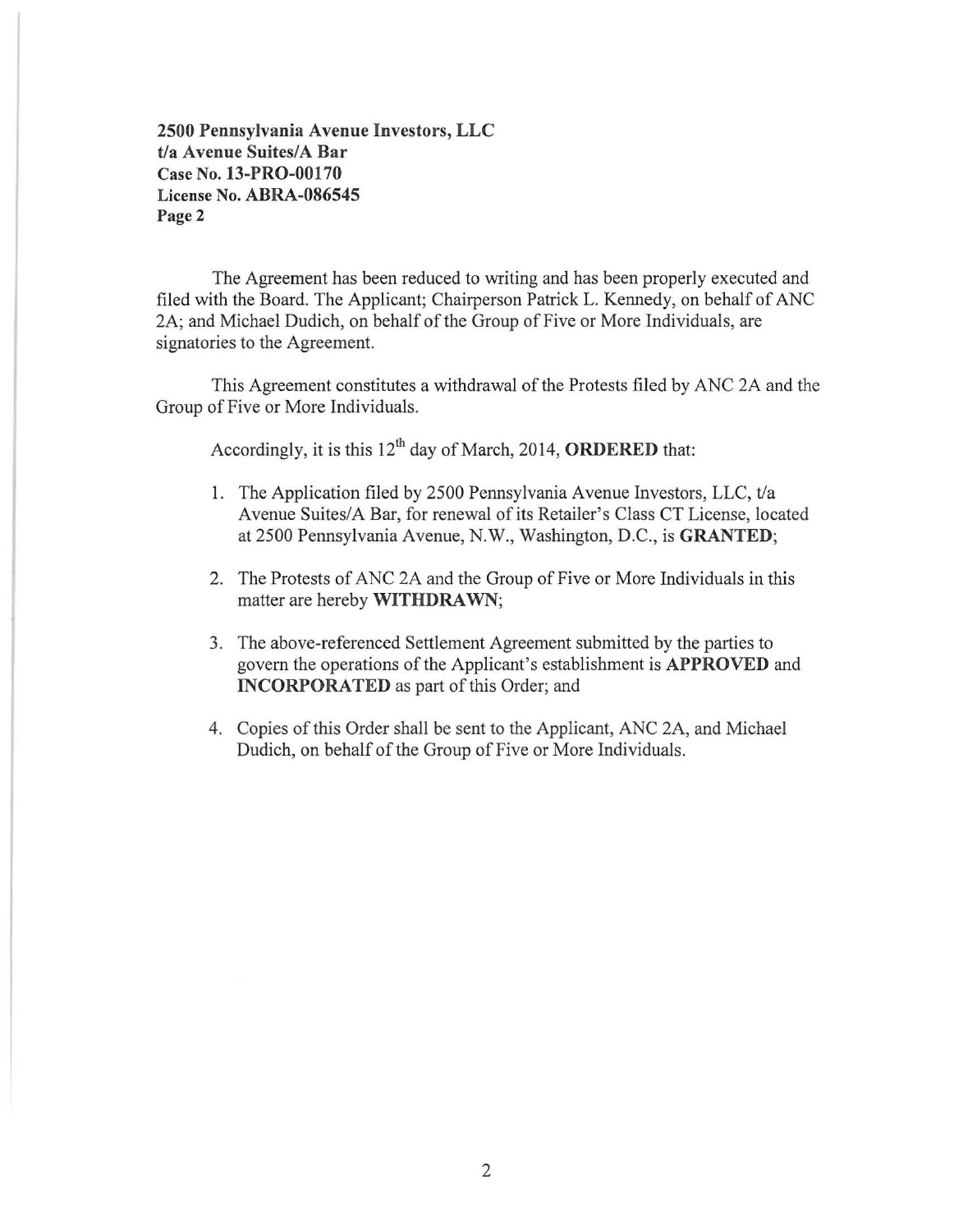**2500 Pennsylvania Avenue Investors, LLC**  *tla* **Avenue Suites/A Bar**  Case No. **13-PRO-00170**  License No. **ABRA-086545**  Page 3

> District of Columbia Alcoholic Beverage Control Board

District of Columbia<br>Alcoholic Beverage Control Board<br> $\frac{R}{R}$ <br>Ruthanne Miller, Chairperson<br>Nick Alberti, Member<br>Nick Alberti, Member onald Brooks Member Herman Jones, Member Mike Silyerstein Member Hector Rodriguez, Member James Short, Member

Pursuant to D.C. Official Code § 25-433, any Party adversely affected by this Order may file a Motion for Reconsideration within ten (10) days of service of this Order with the Alcoholic Beverage Regulation Administration, 2000 14<sup>th</sup> Street, N.W., Suite 400S, Washington, D.C. 20009.

Also, pursuant to section 11 of the District of Columbia Administrative Procedure Act, Pub. L. 90-614, 82 Stat. 1209, D.C. Official Code 2-510 (2001), and Rule 15 of the District of Columbia Court of Appeals, any party adversely affected has the right to appeal this Order by filing a petition for review, within thirty (30) days of the date of service of this Order, with the District of Columbia Court of Appeals, 500 Indiana Avenue, N.W., Washington, D.C. 20001. However, the timely filing ofa Motion for Reconsideration pursuant to D.C. Official Code § 25-433, stays the time for filing a petition for review in the District of Columbia Court of Appeals until the Board rules on the motion. See D.C. App. Rule IS(b).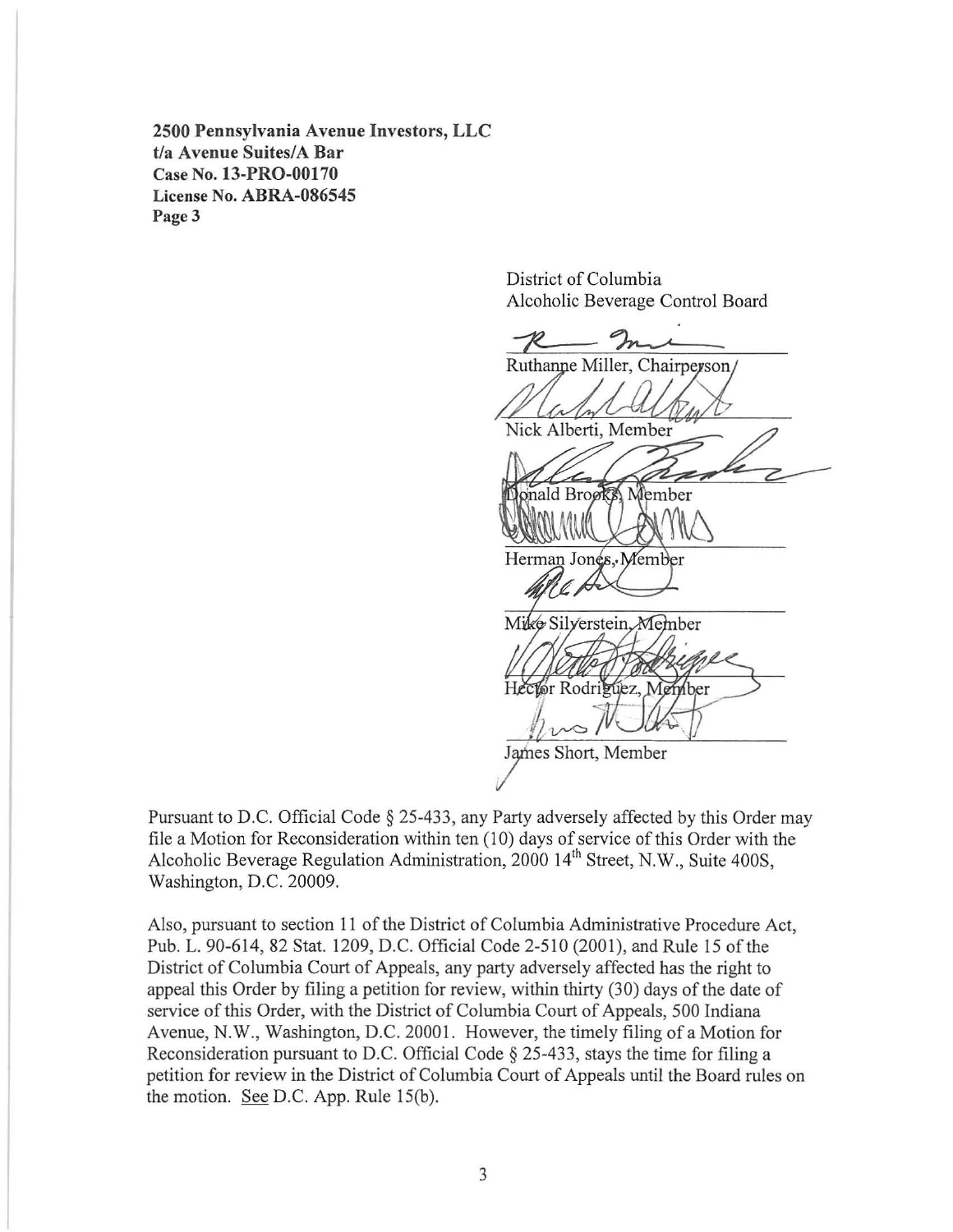## SETTLEMENT AGREEMENT

This Settlement Agreement is made on this  $25$   $\frac{11}{10}$  ay of February, 2014, by and between 2500 Pennsylvania Avenue Investors, LLC t/a Avenue Suites/A Bar ("the Licensee"), Advisory Neighborhood Commission 2A ("the ANC") and Michael Dudich, designated representative of a group of five or more residents of the Bader Condominium 2515 K Street, NW ("Individual Protestants") (collectively "Protestants").

## WITNESSETH

WHEREAS, the Licensee's application for renewal of a Class CT Alcoholic Beverage Control (ABC) license for premises 2500 Pennsylvania Avenue, NW is pending before the District of Columbia ABC Board; and.

WHEREAS, said premises is within the jurisdictional boundaries of the ANC; and, is within close proximity to the Individual Protestants; and

WHEREAS, the parties desire to enter into this Settlement Agreement in order to reflect their understandings regarding certain aspects of the Liccnsee's operations;

NOW. THEREFORE, in consideration of the recitals set forth above and the terms and conditions provided below. the parties agree as follows:

- I. The interior hours for sale of alcoholic beverages shall be Sunday through Saturday, II :00 am to 12:00 am. The terrace (summer garden) hours of operation and sale of alcoholic beverages shall be Sunday through Thursday II :00 am to 10:00 pm; and Friday and Saturday 11:00 am to 11:00 pm. When the terrace hours terminate, the glass doors immediately adjacent to the A Bar space shall be closed. During the operation of the Summer Garden no speakers shall be placed on the terrace.
- 2. In the event of perceived violations of the foregoing provisions by Licensee, the Protestants shall provide written notice of such to the Licensee. If the Licensee fails to respond adequately to any notice of perceived violation within ten (10) days of receipt, it shall constitute grounds for any party to file a complaint with the ABC Board for an investigation of the matter pursuant to D.C. Official Code § 25-446 (c) and 23 DCMR § 1900.1.
- 3. The Licensee acknowledges that the Protestants are relying on the foregoing commitments in determining to withdraw the protests which heretofore have been filed with the ABC Board. The parties jointly request that this Agreement be incorporated into the ABC Board 's order approving the pending license renewal application.

 $\rho_{\mathcal{X}}$   $\mu$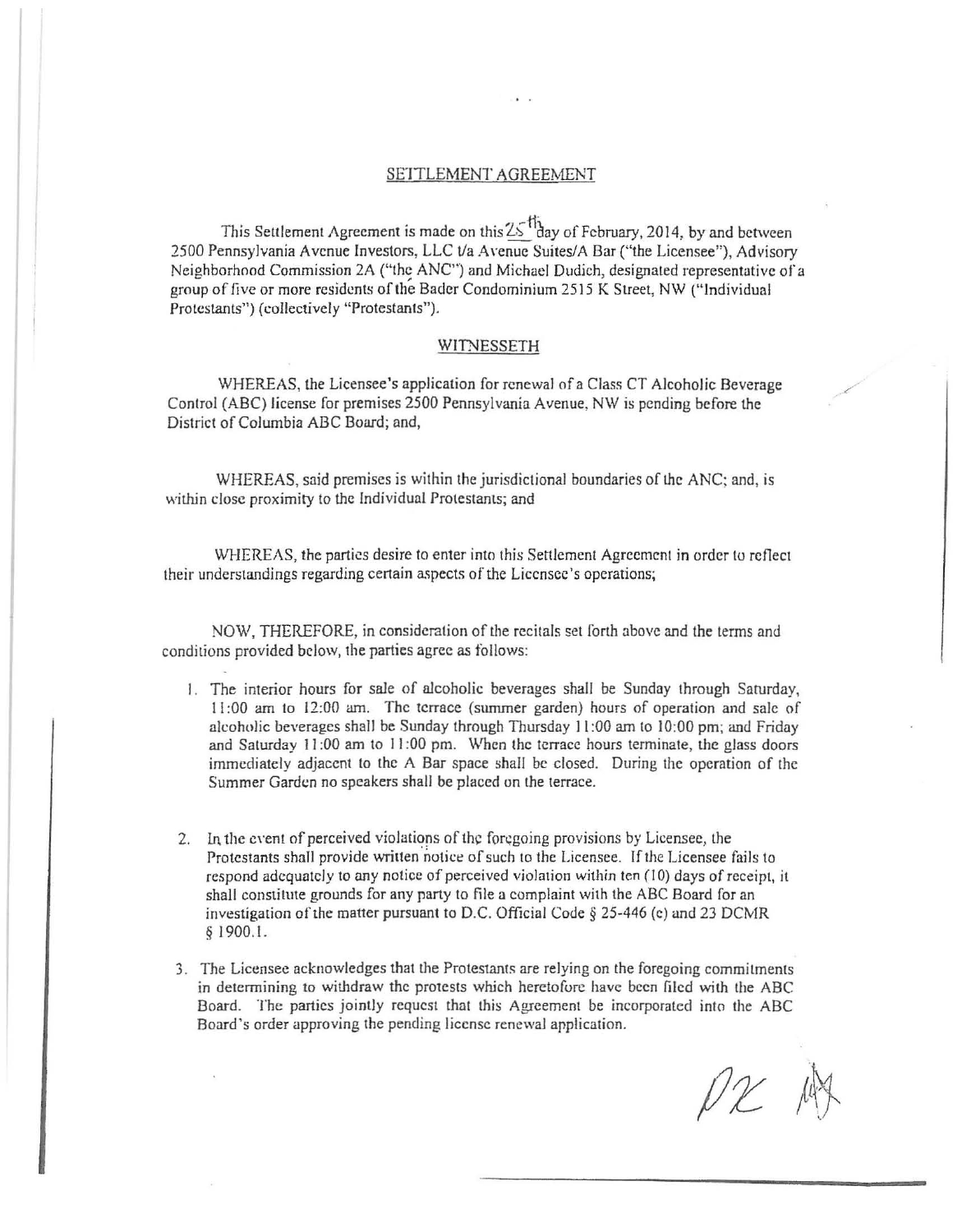IN WITNESS WHEREOF, the parties have executed this Agreement on the day and year first above written.

2500 PENNSYLVANIA AVENUE INVESTORS, LLC

By:  $\left( \begin{array}{ccc} & \begin{array}{ccc} & \searrow & \end{array} \end{array} \right)$ 

Conrad B. Cafritz, Managing Member

ADVISORY NEIGHBORHOOD COMMISSION 2A

 $\mathbf{By:}$ 

Patrick L. Kennedy, Chairman

Michael Dudich, Designated Representative of A Group of Five or More Residents of the Bader Condominium

**F:\wpdata\MISC\FONSECA \2500 Pennsylvania Ave Investors Settlement Agreement.doc** 

 $\sim$